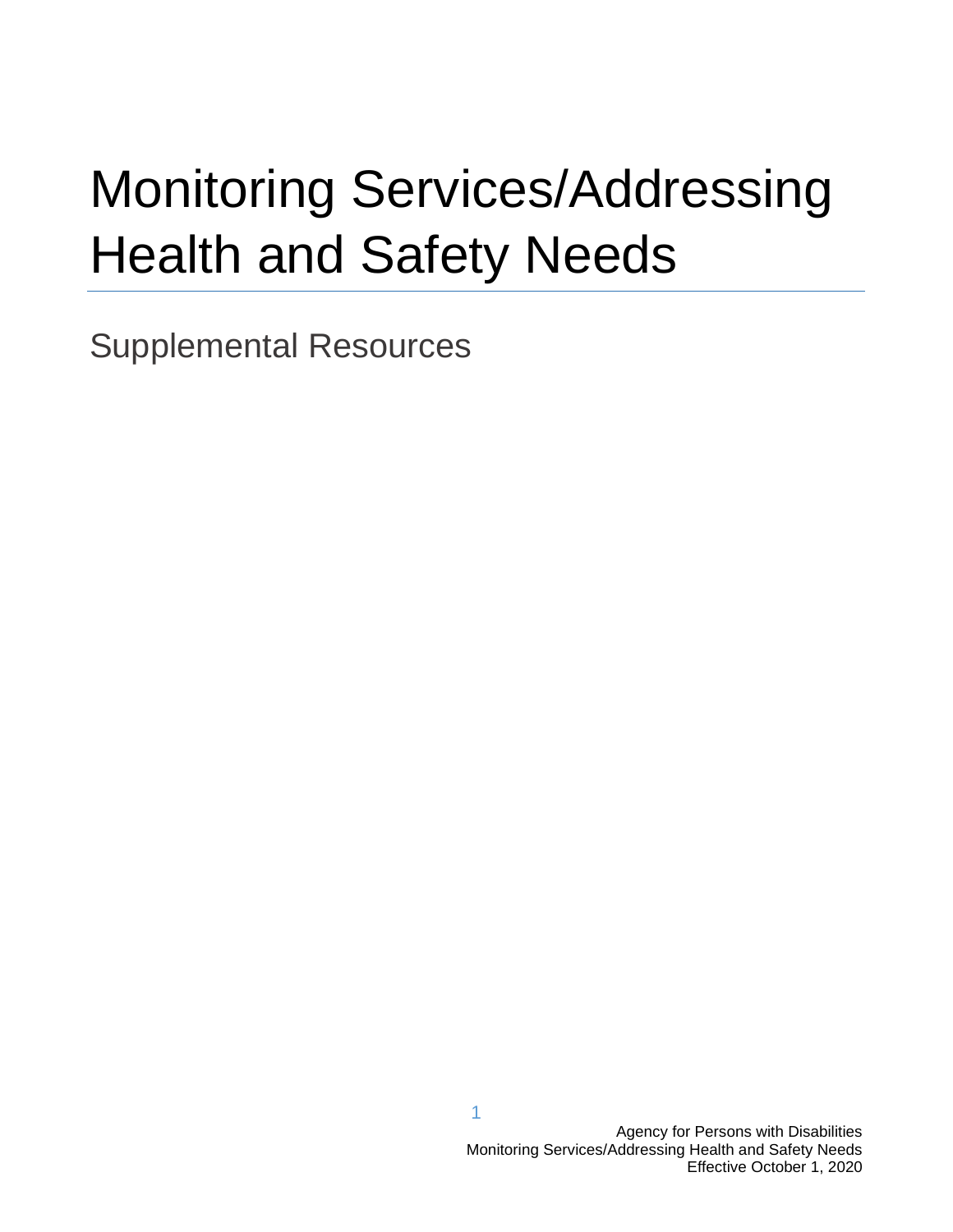## *Table of Contents*

This document contains the forms, tables, lists, and websites that were either displayed or referenced in the Monitoring Services/Addressing Health and Safety Needs training. This document also contains additional resources to help new WSCs gain the necessary skills to effectively coordinate supports and services for individuals on their caseload.

| Monitoring Provider Documentation for Waiver Services 3 |  |
|---------------------------------------------------------|--|
|                                                         |  |
|                                                         |  |
|                                                         |  |
|                                                         |  |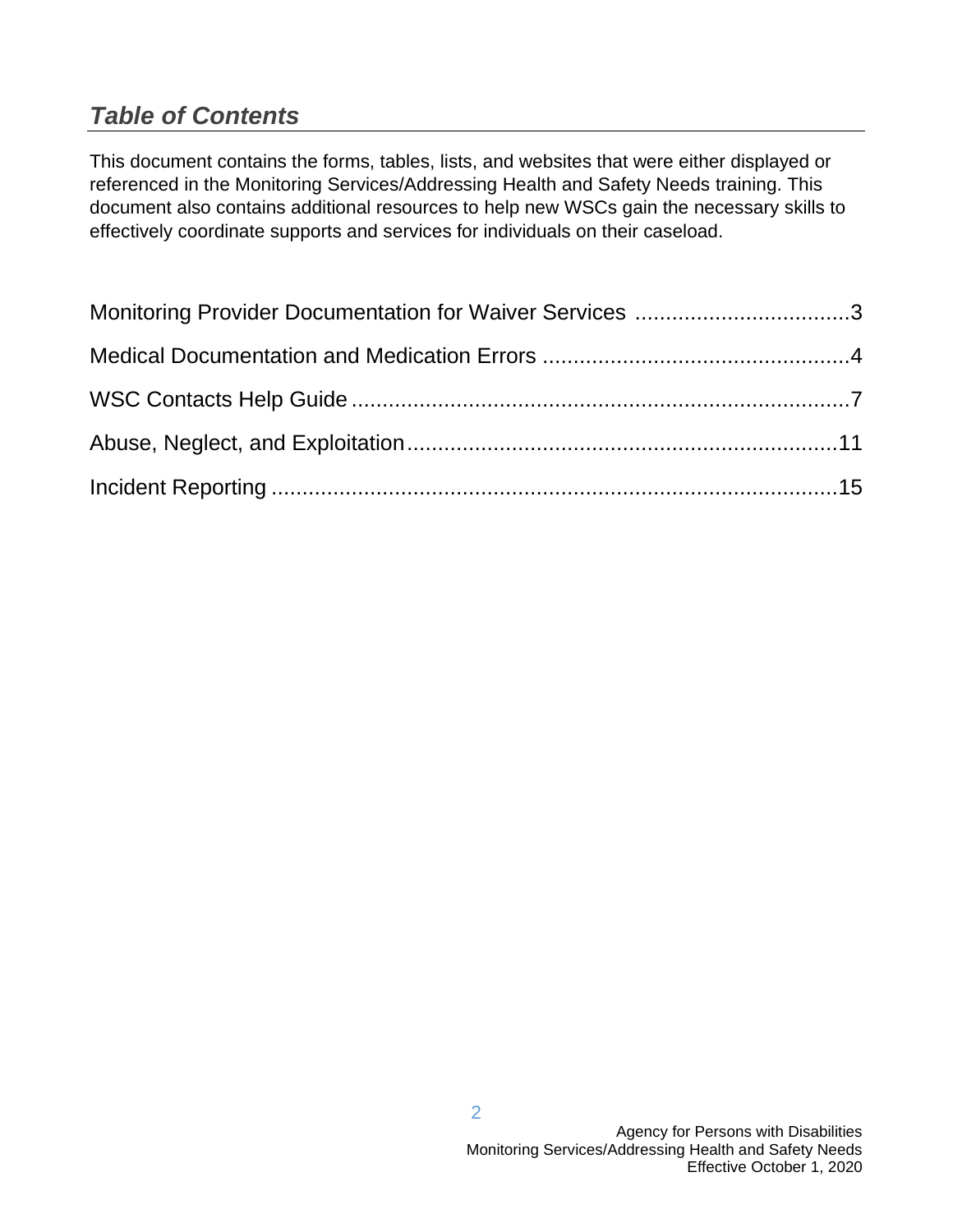## *Monitoring Provider Documentation for Waiver Services*

Monitoring services involves engaging in specific activities each month to ensure that the individual is receiving quality supports and services based on the individual's identified goals and choices. The WSC also ensures that services are provided in a safe manner and in full consideration of the individual's rights.

While monitoring services, WSCs should consider the following questions:

- Are providers addressing support plan goals?
- Are client needs being met?
- Are providers serving clients in a person-centered way?
- Is the client and/or their family satisfied with their services?
- Is the client's health and safety being maintained?

A key to effective monitoring of client services is reviewing the required documentation by other waiver and non-waiver providers serving clients. Some documentation is consistent for all waiver clients, such as implementation plans, provider annual reports, and service logs. Depending on the individual's unique medical, functional, or behavioral needs, there may be other documentation to review as well.

Provider documentation can be either an electronic or written record confirming that a service has been rendered. The provider must record and file the service documentation at the time services are provided and prior to submitting for billing. All documentation must be dated and identify the person rendering the service.

## *iBudget Waiver Provider Documentation Requirements:*

It is important to become familiar with the *iBudget Documentation Requirements* located in the iBudget Handbook. This is a quick reference that lists out the specific documents for each waiver service and how often they are to be submitted.

The information can be found in the iBudget Handbook at:

[https://apd.myflorida.com/ibudget/docs/iBudget%20Waiver%20Handbook%20June%20](https://apd.myflorida.com/ibudget/docs/iBudget%20Waiver%20Handbook%20June%202018.pdf) [2018.pdf](https://apd.myflorida.com/ibudget/docs/iBudget%20Waiver%20Handbook%20June%202018.pdf)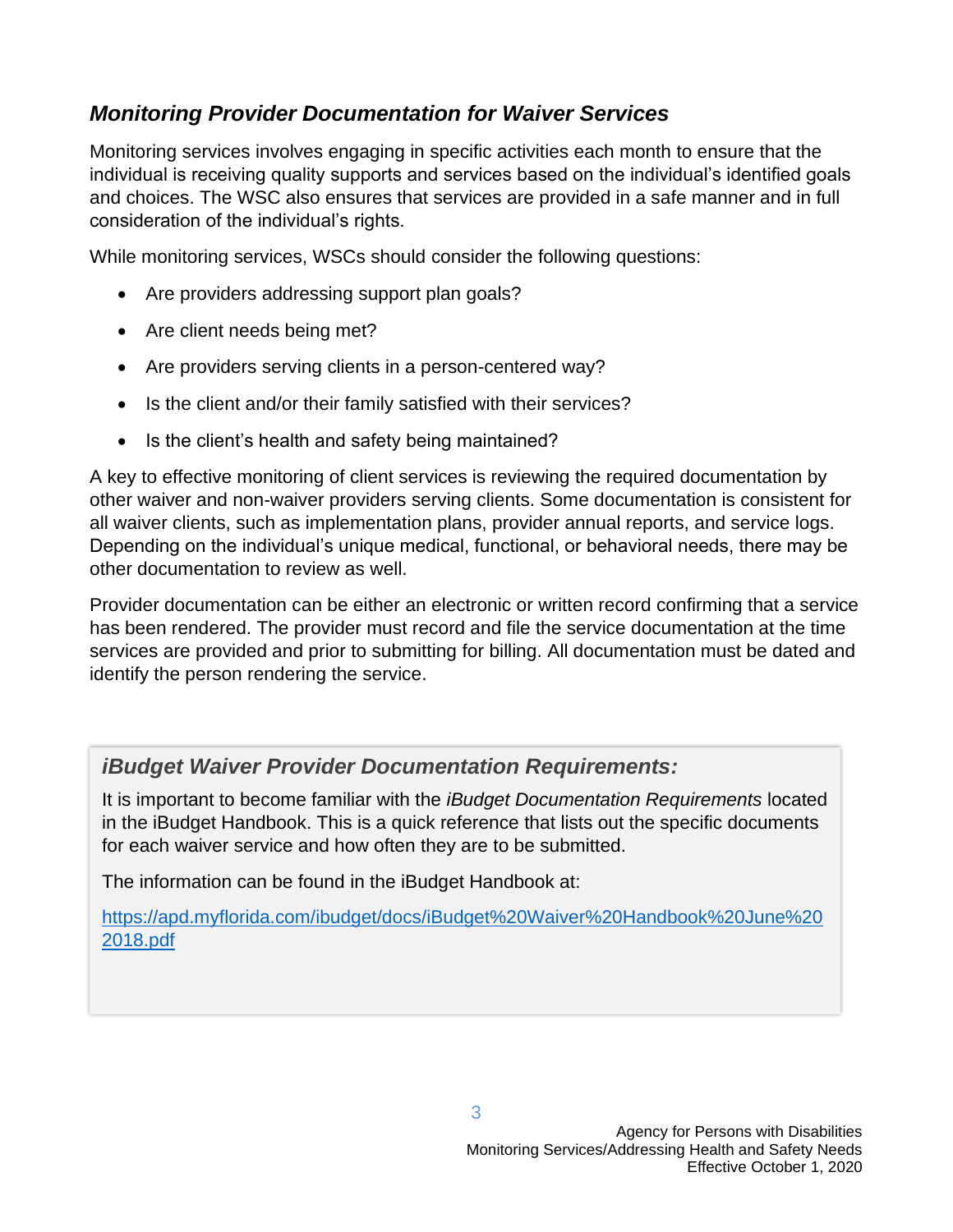## *Medical Documentation and Medication Errors*

WSCs should know how to review medical records and documentation and should discuss the health status of the client during visits. The WSC must follow up on any ongoing issues.

Follow the steps below when reviewing medical documentation:

- 1) Review the Medication Administration Record (MAR) and update the list of medications in the support plan, if needed, noting any changes in medications, dosages, administration times, etc. Note if the individual has taken their medication regularly or has missed any dosages.
- 2) During the review of the MAR, note any errors in medication administration. If there have been any errors, ensure that Medication Error Reports have been sent to the Regional Office.
- 3) Check for documentation of occurrences of any medical emergency. This may include prolonged seizure activity, emergency room visits, unexpected hospitalizations, or other health and safety issues. If the individual has a seizure disorder, identify if there has been an increase or decrease in frequency, duration, or intensity of seizure activity.
- 4) Make sure that orders from the healthcare providers are being followed in a timely manner. Any issues with implementing the orders from the healthcare provider need to be addressed. This may include contacting the healthcare provider or the APD Regional Nurse for assistance.
- 5) If the individual is medically involved, review medical documentation and ensure that the health care plans and backup plans for continuity of care are current and available to caregivers and providers. Some examples of individuals who are medically involved may include an individual who:
	- is ventilator dependent
	- has a tracheostomy
	- has a G/J tube
	- has a colostomy, ileostomy, or urostomy
	- is insulin dependent with sliding scale
	- has uncontrolled seizures requiring constant medication monitoring and changes in medications/dosages and lab levels
	- requires oxygen, nebulizer treatments, and suctioning

This is not an all-inclusive list.

6) Verify that caregivers have been trained on how to meet the client's individual needs.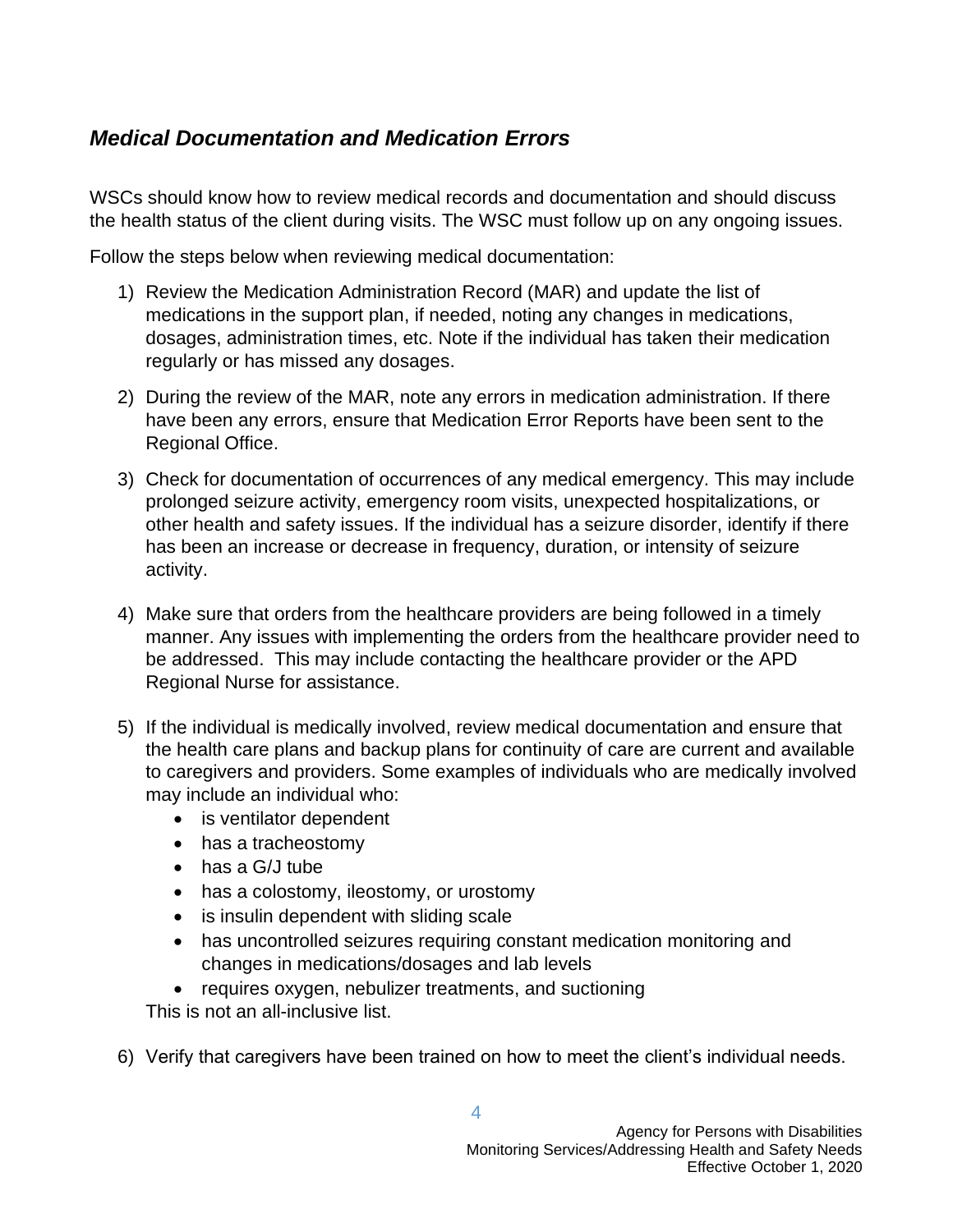- 7) If there is an immediate health and safety concern, contact the Regional Office upon becoming aware of the issue. Depending on the circumstances, this may also require a call to the abuse hotline.
- 8) If the individual is prescribed medications that may cause movement disorders, the WSC should follow up to facilitate regular movement screenings by a nurse, psychiatrist, or medical doctor (in compliance with the frequency determined by the prescribing practitioner). Documentation of completion must be in both the medical file at the residential setting and the client's central record with the WSC. Examples of medications that may cause movement disorders might include:

Antiemetics, such as Metoclopramide (Reglan) Antiepileptics, such as Valproate/valproic acid (Depakote) Antidepressant, such as Fluoxetine (Prozac), Sertraline (Zoloft), Psychotropics, such as Olanzapine (Zyprexa), Risperidone (Risperdal), Haloperidol (Haldol), Lithium, and Prolixin

#### **Medication Errors**

WSCs need to know which medications a client takes and how the medication is administered. Some individuals take their own medication and others live with family members who administer their medications. However, if a service provider is responsible for administering or supervising the administration of medication during service delivery, there are certain rules that must be followed. A Medication Administration Record (MAR) is used to document when medications are administered. The MAR is a valuable source of information for the WSC. All medications that the client receives should be on the MAR. The MAR reflects when the client misses medications, refuses medications, and takes as-needed medications.

Checking for errors in the administration of medication is one way a WSC monitors the health and safety of clients. Medication errors include issues like the client getting the wrong medication, getting the wrong dose of a medication, getting medication at the wrong time or in the wrong way, not receiving medications as prescribed, refusing medications, or other errors. Errors can also include instances of staff members administering medications that they are not qualified to administer or not documenting medications given to clients.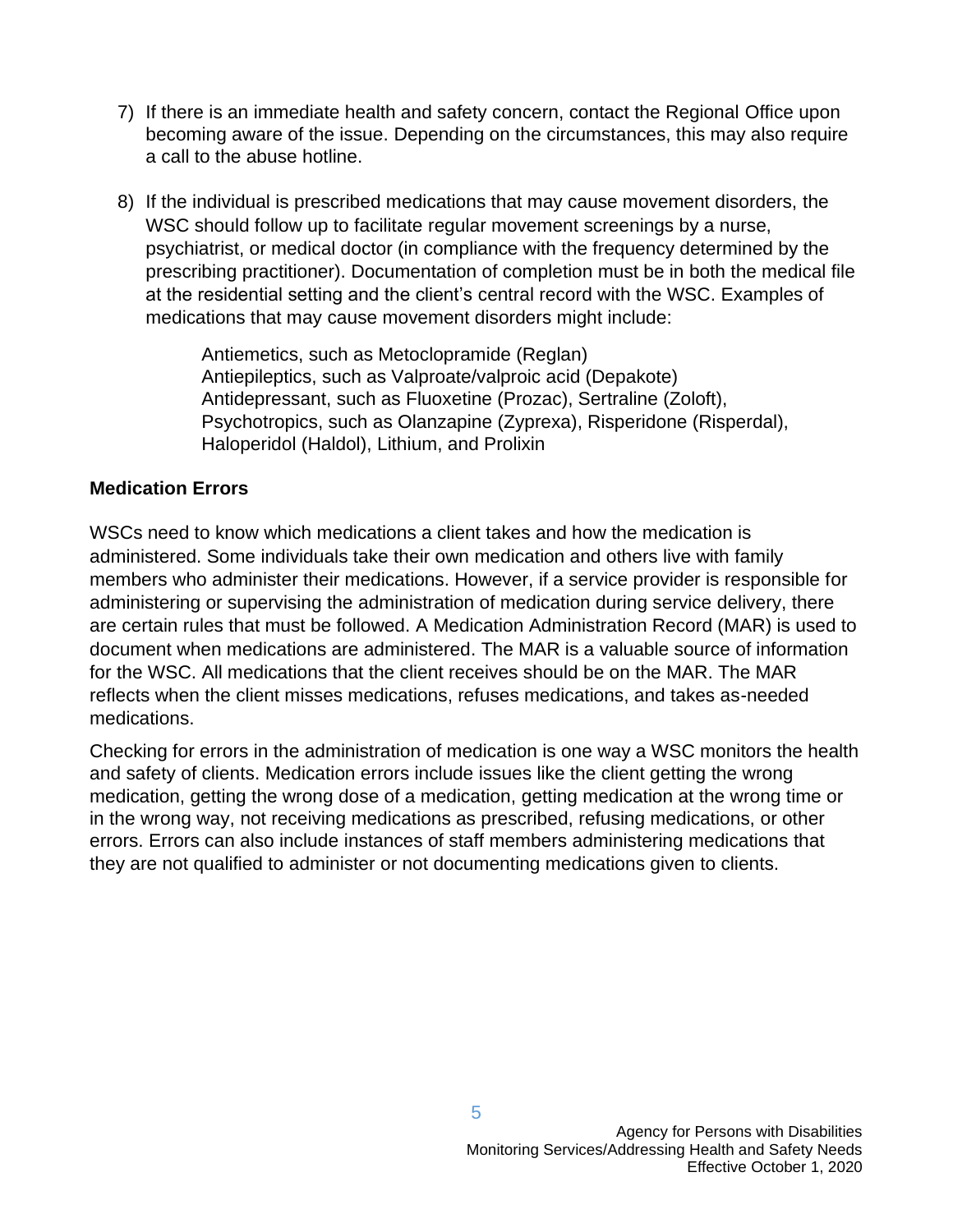## *Medication Errors*

WSCs can become familiar with the types of medication errors by viewing the Medicaid Error Report at the link below.

<https://www.apd.myflorida.com/providers/medication-administration/>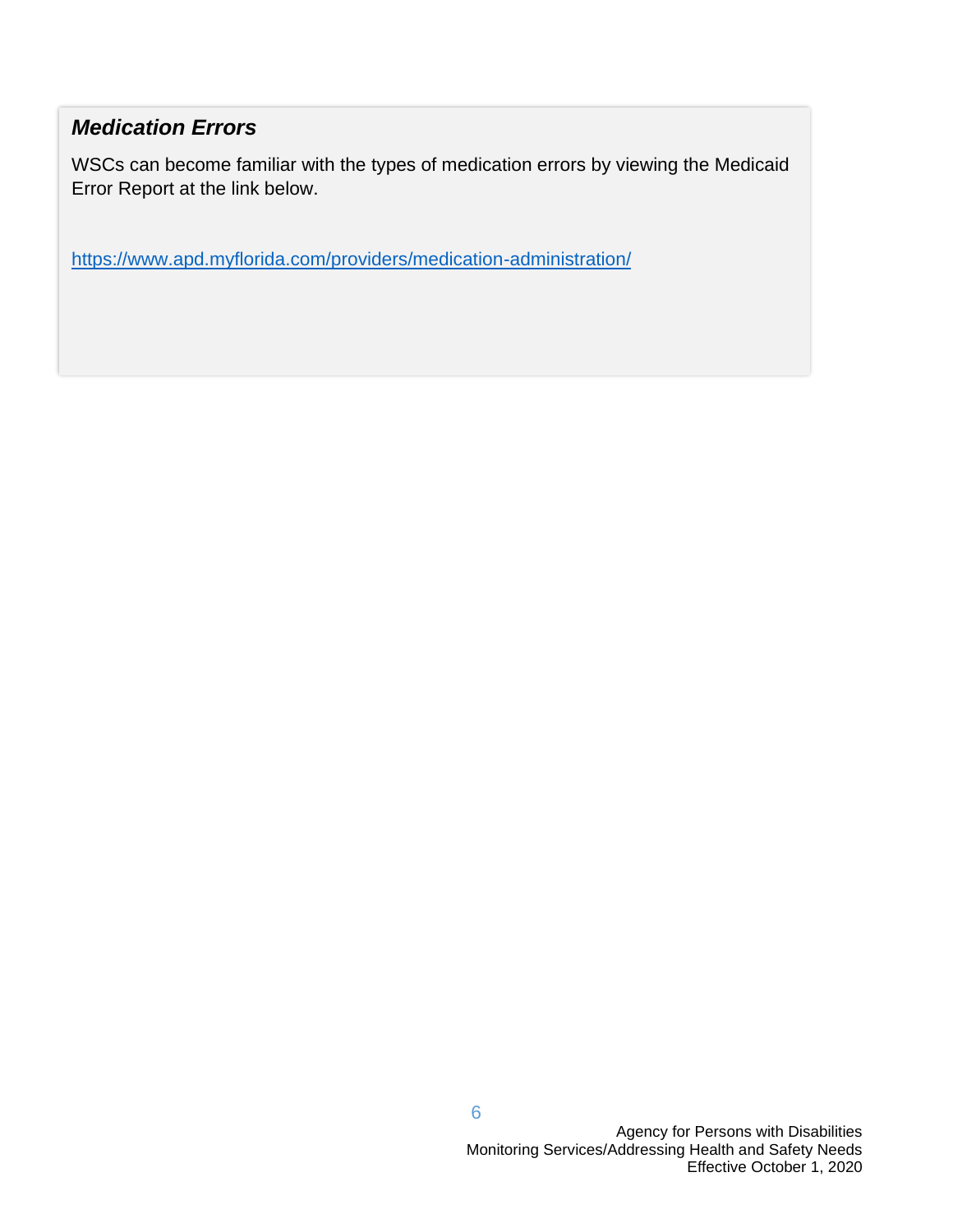## *WSC Contacts Help Guide*

Visiting with the individual in their home or where the individual participates in the community helps to build relationships with the individual and with others who know the individual. This is integral to becoming an advocate for the client. Face-to-face contact is essential for understanding the status of the individual's physical and emotional health. Monthly contacts allow the WSC to observe the individual and to witness interactions with providers, peers, family, or friends. This input could provide valuable information about health and safety concerns or reported dissatisfaction that individuals identify with their services.

Additionally, WSCs can use the face-to-face visit to educate clients on a variety of topics, such as self advocacy, safety, and social inclusion.

APD developed the *Waiver Support Coordinator (WSC) Contacts Help Guide* to assist WSCs with face-to-face visits. This tool is included in the following pages.

While the *WSC Contacts Help Guide* is not a required form, WSCs are encouraged to use the content and structure as a guide for visits. On this form is a set of questions that are answered either directly by the individual and the legal representative or through the WSC's observation.

The sets of questions are divided by topic, such as person-centered services, health, safety, and welfare, and logistics. For each item, the WSC answers in a way that requires a response, the form has a space to record appropriate follow-up actions. The WSC can then use this form to keep track of what was observed at each visit and what must be done to follow up on any concerns.

**Please note:** This help guide does not replace case note entries. The WSC should use this form to keep track of the information that should be included within the case notes.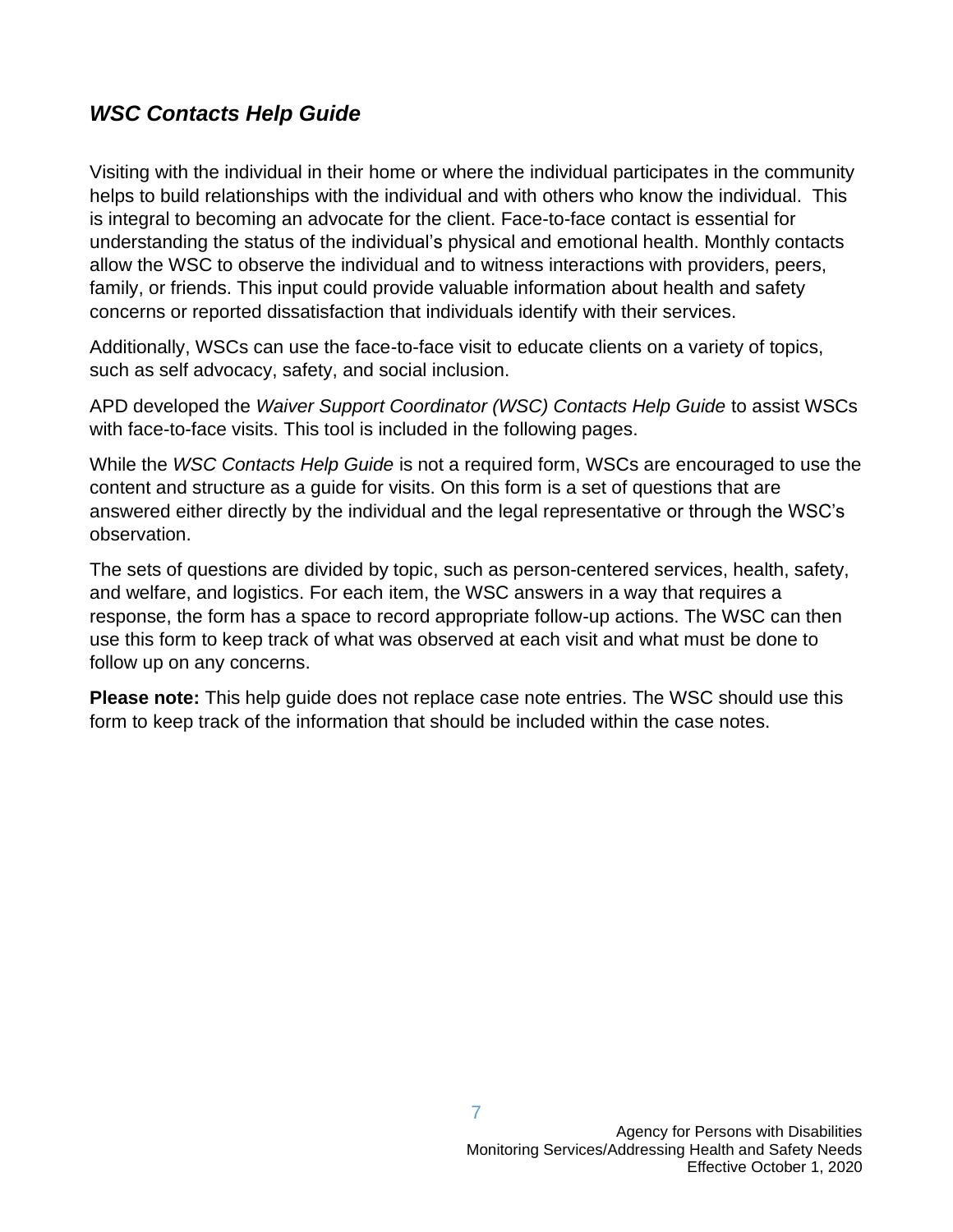

**Waiver Support Coordinator (WSC) Contacts Help Guide** 

WSCs can use the checklist below as a guide to monitoring person-centered service delivery, health and safety, and the overall status of the individual during monthly face-to-face contacts.

- This is **NOT** a required form.
- **This checklist does not replace required case notes and documentation of billable contacts as required by the iBudget Waiver Handbook.**
- Please notify the APD Regional Office if there are immediate health and safety concerns or other issues that remain unresolved after a reasonable timeframe. **If in doubt, contact your APD Regional Office.**

| <b>Person-Cantered Services</b>                                                                                                                  | Y/N | If no, identify action steps. |
|--------------------------------------------------------------------------------------------------------------------------------------------------|-----|-------------------------------|
| Is the individual satisfied with where they<br>live and/or the activities that they do?                                                          |     |                               |
| Does the individual have choices in their<br>daily activities?                                                                                   |     |                               |
| Are the services the individual is receiving<br>providing the support needed for the<br>individual to meet their personally<br>identified goals? |     |                               |
| Is the individual satisfied with the services<br>they are receiving and the providers who<br>are rendering the services?                         |     |                               |
| Are waiver services being provided in<br>accordance with the person-cantered<br>support plan and approved cost plan?                             |     |                               |
| Are the services age appropriate?                                                                                                                |     |                               |
| <b>Heath, Safety, and Welfare</b>                                                                                                                | Y/N | If no, identify action steps. |
| Does the individual have adequate<br>housing, clothing, and food?                                                                                |     |                               |
| Is the individual clean and well groomed?                                                                                                        |     |                               |
| Are medical needs being met?                                                                                                                     |     |                               |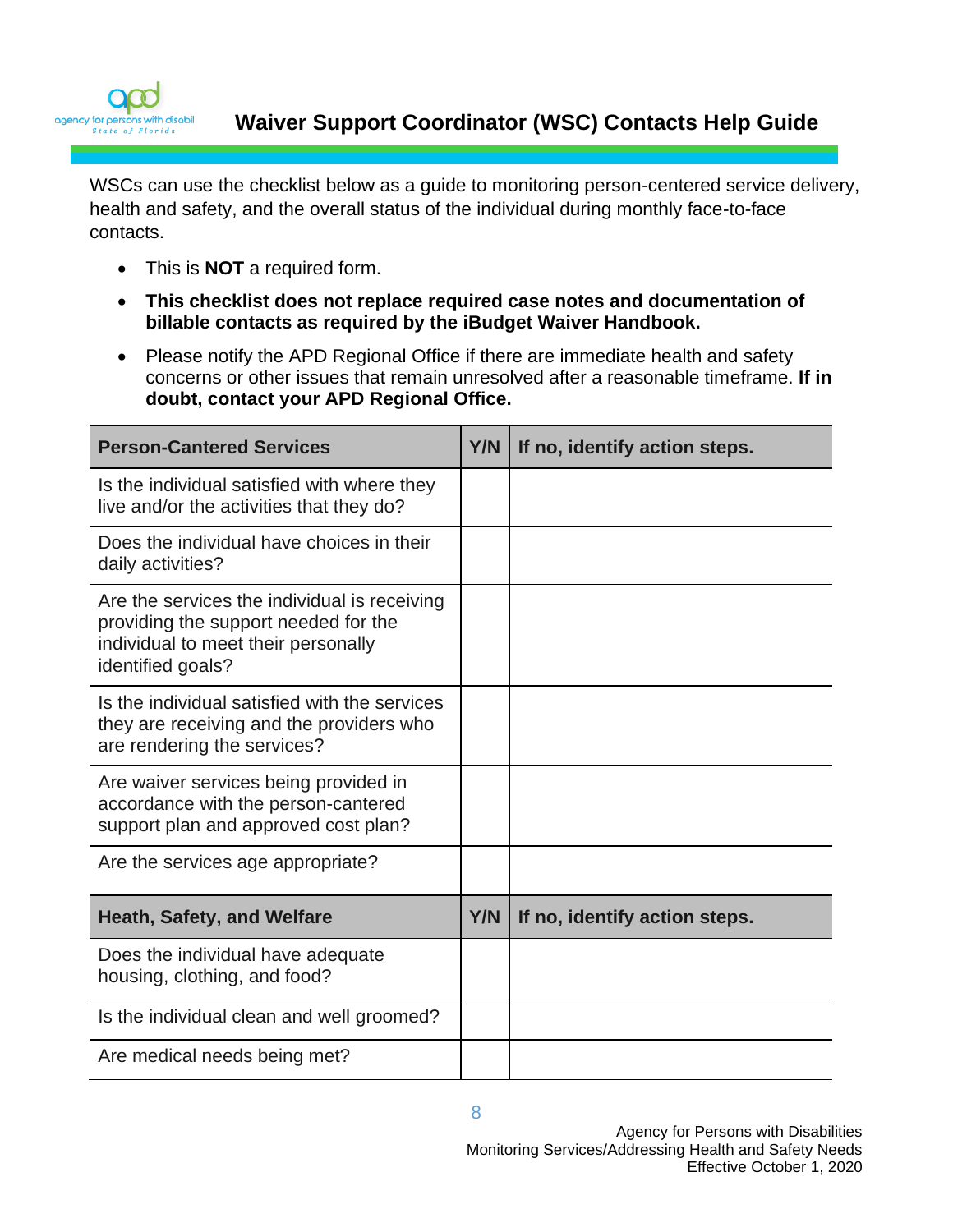| Is the individual's residence free from<br>environmental or other health and safety<br>hazards?                                                                                                                                                                                                                                                                                                                                                                                                                                                        |     |                              |
|--------------------------------------------------------------------------------------------------------------------------------------------------------------------------------------------------------------------------------------------------------------------------------------------------------------------------------------------------------------------------------------------------------------------------------------------------------------------------------------------------------------------------------------------------------|-----|------------------------------|
| Heath, Safety, and Welfare                                                                                                                                                                                                                                                                                                                                                                                                                                                                                                                             | Y/N | If no, identify action steps |
| Is the individual's health stable? Has the<br>individual experienced a change in their<br>health? Examples might include, but are<br>not limited to:<br>1. Increased/onset of seizures<br>2. Change in eating or sleeping<br>patterns<br>3. Change in mood<br>4. Increase in functional or physical<br>needs<br>5. Onset of or increase in maladaptive<br>behaviors<br>6. Significant weight loss or gain<br>7. Issues with skin integrity or wounds<br>8. Pain<br>9. Dental concerns<br>10. New medical diagnoses or issues<br>11. Medication changes |     |                              |
| Is all follow-up currently complete related<br>to doctor visits or health check-ups?                                                                                                                                                                                                                                                                                                                                                                                                                                                                   |     |                              |
| Are critical services provided for the<br>individual without interruption?                                                                                                                                                                                                                                                                                                                                                                                                                                                                             |     |                              |
| Does the individual have the durable<br>medical equipment and environmental<br>adaptations that they need?                                                                                                                                                                                                                                                                                                                                                                                                                                             |     |                              |
| Does the individual have the consumable<br>medical supplies that they need? Are<br>consumable medical supplies stockpiling,<br>which may require them to either be<br>permanently or temporarily reduced?                                                                                                                                                                                                                                                                                                                                              |     |                              |
| Are individual's caregivers/providers<br>adequately trained to assist them?                                                                                                                                                                                                                                                                                                                                                                                                                                                                            |     |                              |
| Is the individual free from signs of potential<br>abuse, neglect, or exploitation?                                                                                                                                                                                                                                                                                                                                                                                                                                                                     |     |                              |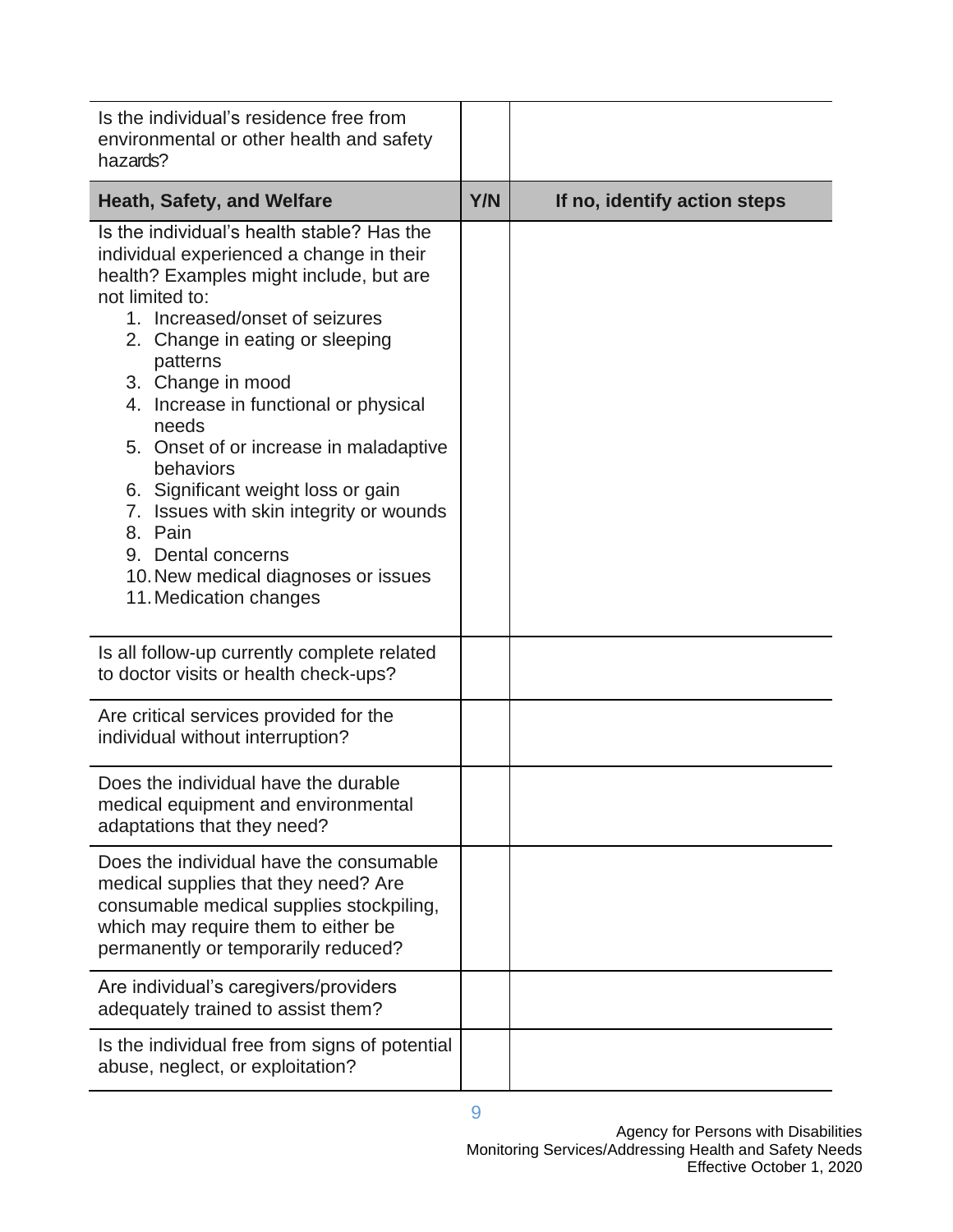| Is the individual free from signs of injury,<br>physical harm, or emotional stress? |  |
|-------------------------------------------------------------------------------------|--|
|                                                                                     |  |

| <b>Heath, Safety, and Welfare</b>                                                                                                                                         | <b>Y/N</b> | If no, identify action steps |
|---------------------------------------------------------------------------------------------------------------------------------------------------------------------------|------------|------------------------------|
| If the individual lives in a licensed<br>residential facility or attends an Adult Day<br>Training Canter, are staffing levels<br>adequate to meet the individual's needs? |            |                              |
| In conjunction with the visit, were medical<br>records reviewed?                                                                                                          |            |                              |
| When relevant to residential placement in<br>a licensed facility or supported living, were<br>financial records reviewed?                                                 |            |                              |
| <b>Logistics</b>                                                                                                                                                          | Y/N        | If no, identify action steps |
| Is demographic information still correct in<br>the APD data systems?                                                                                                      |            |                              |
| Is maintaining Medicaid or Social Security<br>eligibility a concern?                                                                                                      |            |                              |
| Have all new/changed medications that<br>the individual is taking been added to their<br>medication list?                                                                 |            |                              |

## **Other Observations/Follow Up:**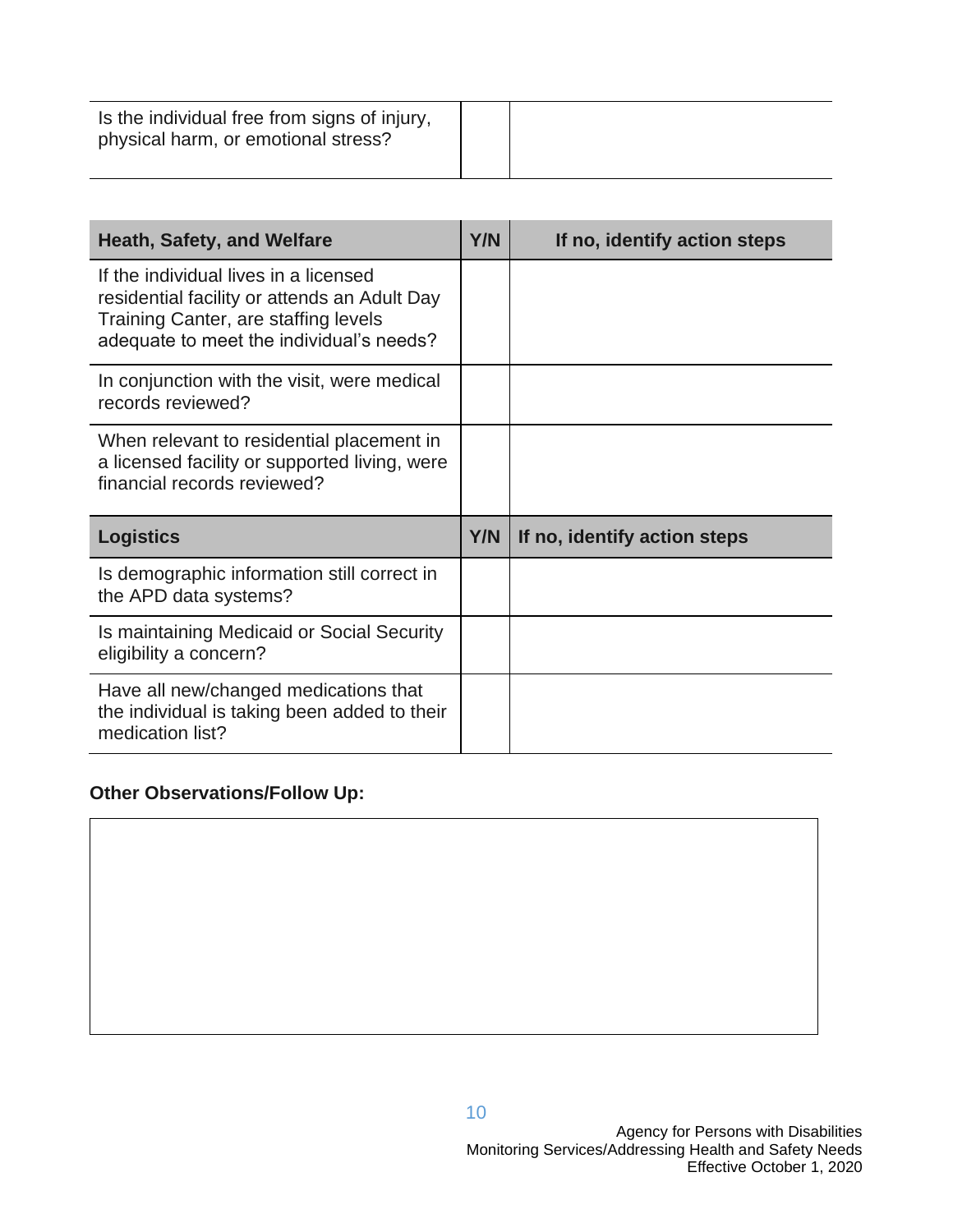## *Abuse, Neglect, or Exploitation*

Nationwide, individuals with developmental disabilities have a high incidence rate for abuse, neglect, or exploitation. Since individuals with developmental disabilities maybe non-verbal and/or have significant physical impairments, this population is particularly vulnerable to these types of crimes.

WSCs play an important role in the reporting and following up on suspected cases of abuse, neglect, or exploitation. **Reporting is mandatory!** If a WSC knows or has reasonable cause to suspect that a person with a developmental disability is being abused, neglected, or exploited by a relative, caregiver, or household member or, in the case of self-neglect, by themselves, they are required to report such knowledge or suspicion to the Florida Abuse Hotline at **1-800-96-ABUSE** (or **1-800-962-2873**).

#### **Why are people with developmental disabilities abused or neglected so often?**

There are several likely attributes of individuals with developmental disabilities that make them particularly vulnerable or susceptible to abuse, neglect, and exploitation. For example, these individuals:

- May be physically unable to defend themselves or subsequently report abuse, neglect, or exploitation
- May not be considered credible when reporting their victimization
- Are not typically considered good witnesses during criminal trials (which may result in a reluctance by state attorneys to aggressively prosecute such cases)
- May not be able to differentiate between appropriate and inappropriate touching
- Are often taught to be compliant and passive
- May be more easily threatened or coerced by the withholding of needed care or equipment
- May be socially isolated
- May rely upon others for assistance with the most intimate of personal hygiene activities
- May be hesitant to leave abusive situations due to limited availability of accessible transportation and abuse shelters
- May have limited incomes and therefore believe they lack the financial means by which to leave abusive relationships
- May be unaware of maltreatment occurring

Research indicates that individuals with disabilities often share certain characteristics that place them at risk of abuse, neglect, or exploitation. These risk factors include:

- Dependence on others for long-term care
- Lack of economic independence
- Receiving services in segregated settings (which often cluster people with challenging behaviors such as physical and sexual aggression alongside people with more severe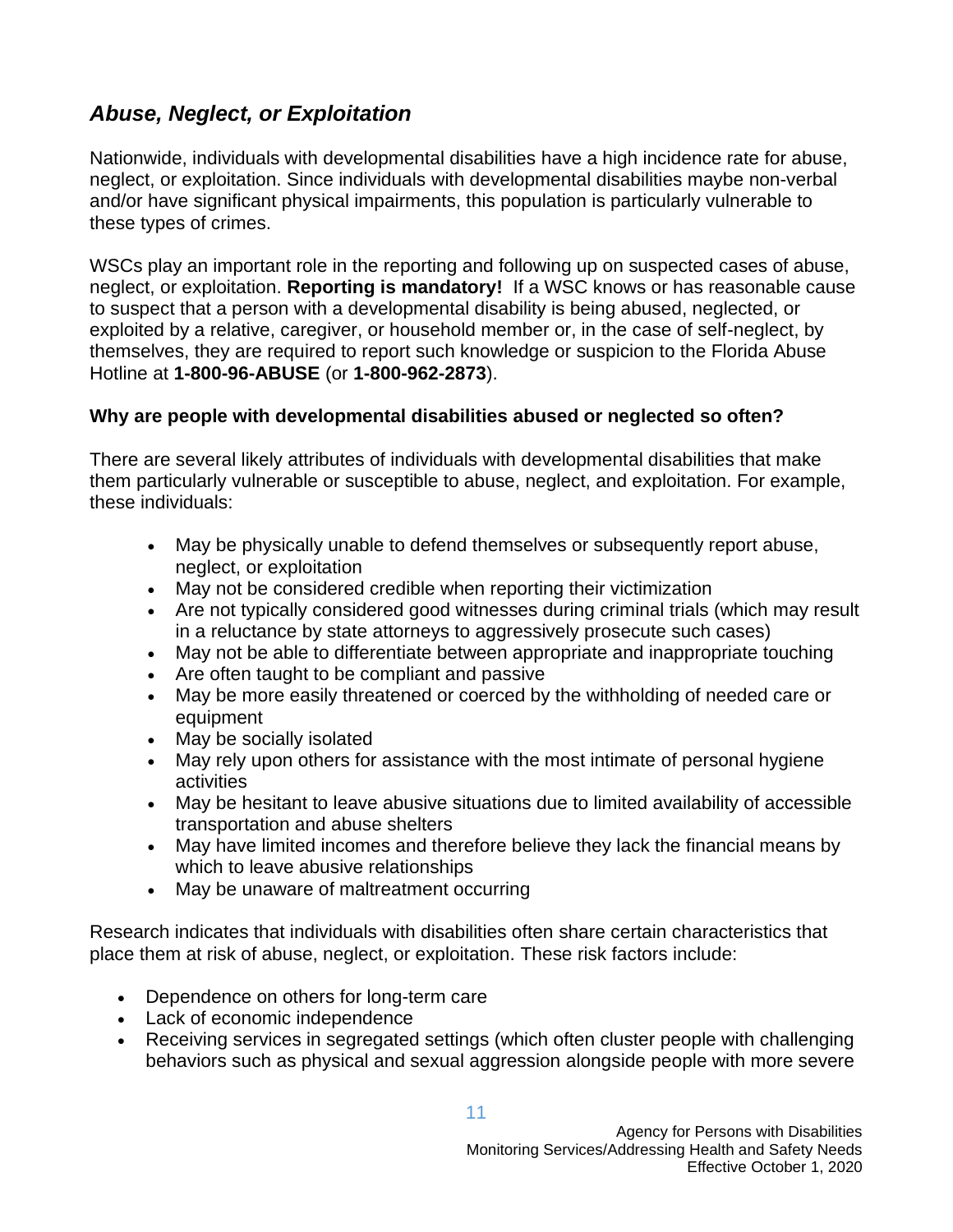disabilities who function less independently, thereby posing a potential risk factor for abuse)

- Lack of participation in abuse awareness and personal safety programs
- Less education about sexuality and healthy intimate relationships
- Social isolation
- Overprotection
- Communication challenges
- Physical barriers to accessing supports and services (such as lack of transportation or inaccessible domestic violence/sexual assault shelters)<sup>1</sup>

Some people with disabilities (and/or their loved ones) believe that they only need to be wary around strangers to keep themselves safe. However, research shows that most individuals who abuse, neglect, or exploit persons with disabilities are known by the victim are most often family members or care providers. (Abramson, 2005; Carlson, 1998; Hassounen-Phillips & Curry, 2002; Milberger et al., 2003; Oktay and Tompkins, 2004; Powers et al., 2002; Young et al., 1997).

The most common location for abuse, neglect, or exploitation to occur is in the person's home (whether that be their own home/apartment or a licensed residential facility). Research data also indicates that increased risk factors (for abuse, neglect, and exploitation) are present within any settings in which large numbers of people with disabilities are gathered.

*"The degree to which people with disabilities are isolated and have few opportunities to mix with other people outside their own home contribute the vulnerability (Cambridge, 1999; McCarthy & Thompson, 1996). Abuse also takes place in health care, rehabilitation, educational, vocational, and other settings where people receive services (Gilson, Cramer & DePoy, 2001; Sobsey, 1994)."<sup>2</sup>*

Despite years of research and the shocking prevalence statistics yielded by this research, there is a marked lack of awareness (among both the general public and even some professionals in disability-related fields) of the national epidemic of abuse, neglect and exploitation. In fact, many people simply refuse to believe that anyone would even consider abusing, neglecting, or exploiting a person with a developmental disability. This limited awareness presents a number of challenges for those individuals and agencies who are committed to preventing maltreatment of these individuals and securing appropriate services in the aftermath.

The viewpoint lessens the likelihood that someone who encounters the signs and symptoms of abuse, neglect, or exploitation will subsequently report such information to the Florida Abuse Hotline or the police. Failure to report suspicions of abuse, neglect, or exploitation allows such acts to continue or even increase in intensity and frequency.

<sup>1</sup> Fitzsimmons. Combating Violence and Abuse, 29.

<sup>2</sup> Fitzsimmons. Combating Violence and Abuse, 40.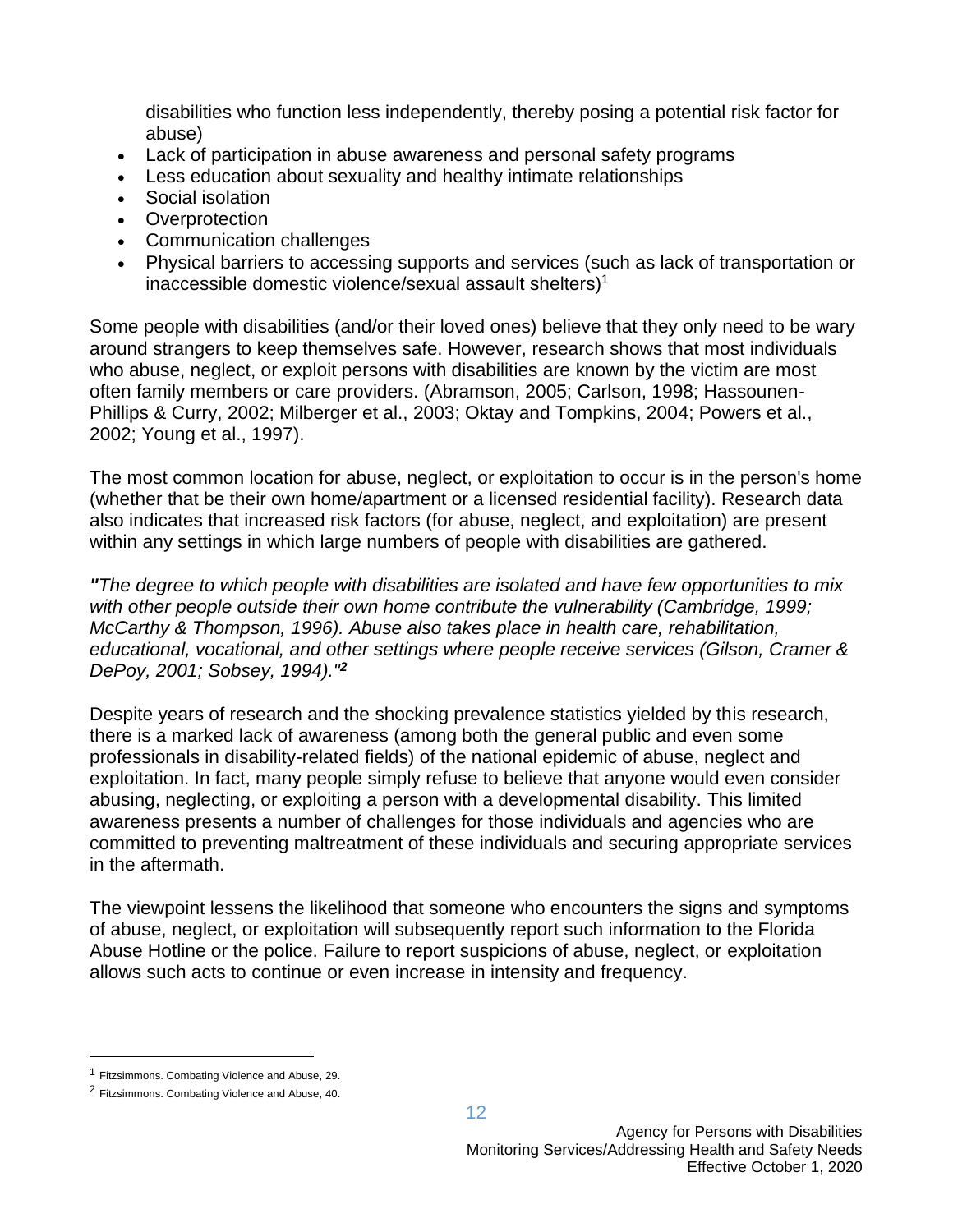Secondly, when case workers, law enforcement officers, counselors, and advocates in the fields of both sexual/domestic violence and developmental disabilities are either poorly informed about the problem or have little experience working with individuals with developmental disabilities, the provision of timely and appropriate post-incident services is unlikely to occur. Law enforcement officers are often the first responders in the aftermath of crimes committed against persons with developmental disabilities. The adequacy of their training on the needs and characteristics of this population affects their ability to facilitate successful investigations and prosecutions. Staff of sexual/domestic violence agencies need specialized materials and information to render services to individuals with developmental disabilities who have been abused. Those working in disability-related fields also need information and training to effectively deal with individuals with developmental disabilities who have been victimized.

Finally, lack of acknowledgment of the pervasiveness of this societal problem offers little incentive for families, teachers, service providers, advocates, and others to provide information and training to persons with developmental disabilities on self-protection/riskreduction skills. Extensive research in this area reveals a clear correlation between the provision of such consumer education and decreased vulnerability to abuse, neglect, and exploitation. However, many people are reluctant to initiate such sensitive and potentially awkward conversations with persons with developmental disabilities if they do not believe there is a compelling need to do so. As a result, many people with disabilities live most of their lives without ever receiving information and education about abuse, neglect, and exploitation and, in turn, don't develop personal safety strategies. Instead, they are often taught to be compliant, obedient, and passive to of others and don't understand that they are allowed to establish boundaries or that they have a right to say "no" to painful, inappropriate, illegal, or unwanted interactions with others.

Once abuse, neglect, or exploitation occurs, a person with a developmental disability must navigate a complicated system that is not always equipped to handle their special needs.

- First, an individual must either be trained to recognize and/or report such maltreatment themselves or rely upon a caregiver to recognize the physical or behavioral signs and make a report.
- Next, DCF adult and child protection staff must be trained to effectively investigate allegations involving victims who may have communication difficulties or cognitive impairments.
- Law enforcement officials who respond must be familiar with issues involving capacity to consent, communication difficulties, intellectual disability, guardianship, etc.
- Medical professionals who conduct forensic exams to gather evidence must be comfortable and familiar with methods of assisting individuals as they undergo an emotionally difficult and confusing experience.
- Prosecutors are then faced with victims who are often unable to testify on their own behalf or are not considered credible when they do testify. They are also faced with issues involving competency and capacity to consent.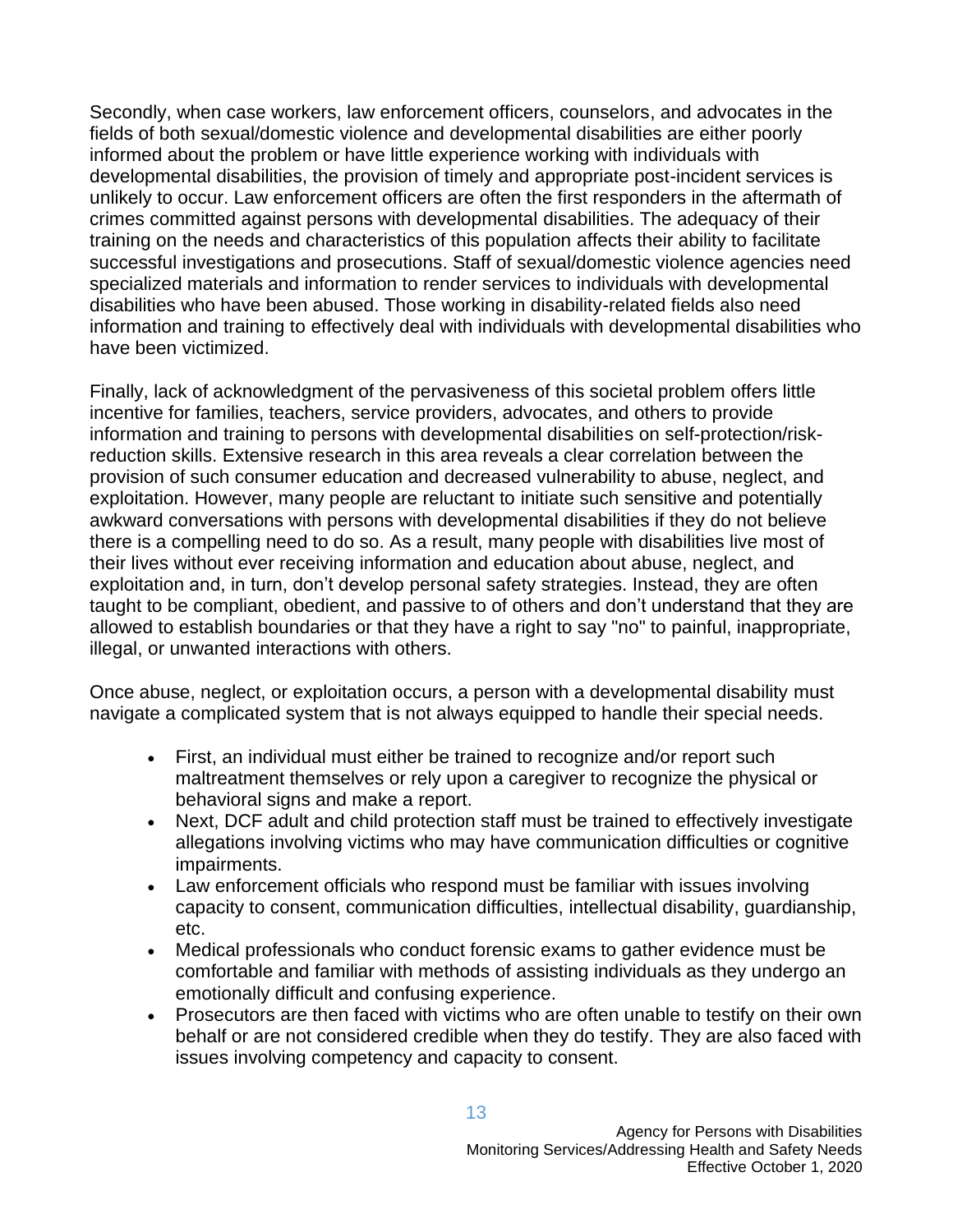A breakdown at any step of this process can lead to a failure to prosecute the perpetrator. This often begins the cycle of abuse, neglect, and exploitation anew, as the perpetrator is free to harm others, ever more confident that their crimes will go unpunished.

#### **What can WSCs do?**

WSCs must have frequent conversations about abuse, neglect, and exploitation with clients and how to report. Encourage the person to report instances of abuse against themselves OR if they witness abuse, neglect, or exploitation against someone else.

#### **Reporting Suspected Abuse, Neglect, or Exploitation**

**Phone:** DCF Abuse Hotline **1-800-962-2873, TTY**: 711 or 1-800-955-8771 **Online:** <https://reportabuse.dcf.state.fl.us/>

For emergencies, call 911.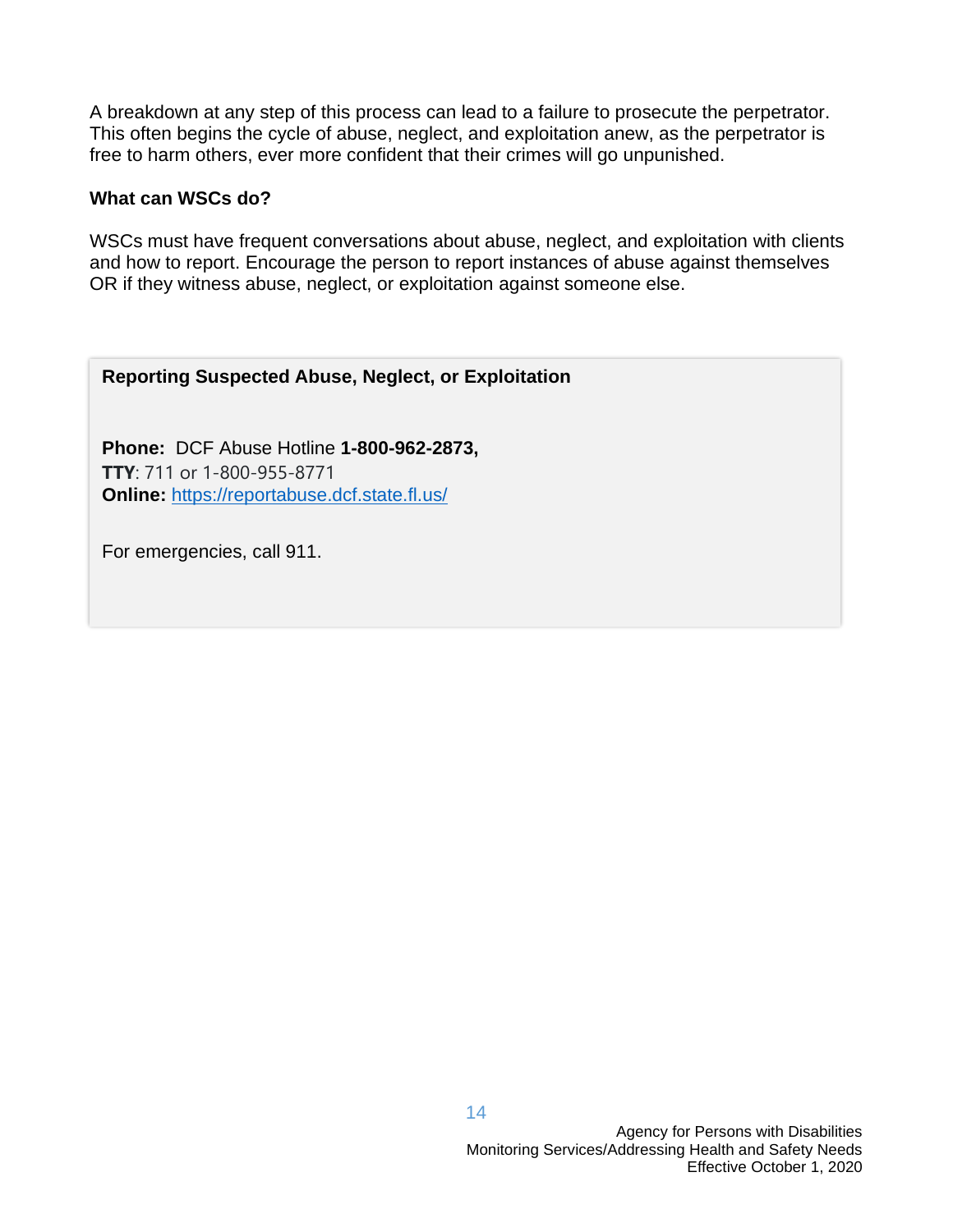## *Incident Reporting*

An incident is an occurrence that could potentially impact the health, safety, and well-being of APD clients. The incident may or may not occur under the care of a provider and can involve APD clients and provider employees. Incidents encompass both the occurrence of abuse, neglect, or exploitation and other types of significant incidents. Incidents are considered either critical or reportable and must be reported within specified timeframes.

| <b>Critical Incidents</b>                | <b>Reportable Incidents</b>                    |
|------------------------------------------|------------------------------------------------|
| <b>Unexpected Client Death</b>           | Altercation                                    |
| <b>Life-Threating Injury</b>             | <b>Baker Act</b>                               |
| <b>Sexual Misconduct</b>                 | <b>Client Injury</b>                           |
| Missing Child or Incompetent Adult       | <b>Emergency Room Visit or Hospitalization</b> |
| Media Involvement                        | <b>Expected Client Death</b>                   |
| <b>Provider Arrest</b>                   | <b>Missing Competent Adult</b>                 |
| <b>Violent Crime Arrest</b>              | <b>Suicide Attempt</b>                         |
| Verified Abuse, Neglect, or Exploitation | <b>Non-Violent Crime Arrest</b>                |

### *Incident Reporting Form:*

Providers or WSCs must report critical and reportable incidents on the APD Incident Report form, incorporated by reference in Rule 65G-2.010, F.A.C. A copy of the incident report can be accessed on the APD Website at the following link:

<https://apd.myflorida.com/providers/incident-reporting/>

#### **Reporting and WSC Responsibilities with Incidents**

Reporting responsibility rests with the party that has firsthand knowledge of the incident. The WSC should submit an incident in the absence of a provider or if not submitted by the provider. The reporting party is responsible for informing the legal representative (when one exists). The WSC should confirm that the legal representative is aware of the incident and actions surrounding the incident.